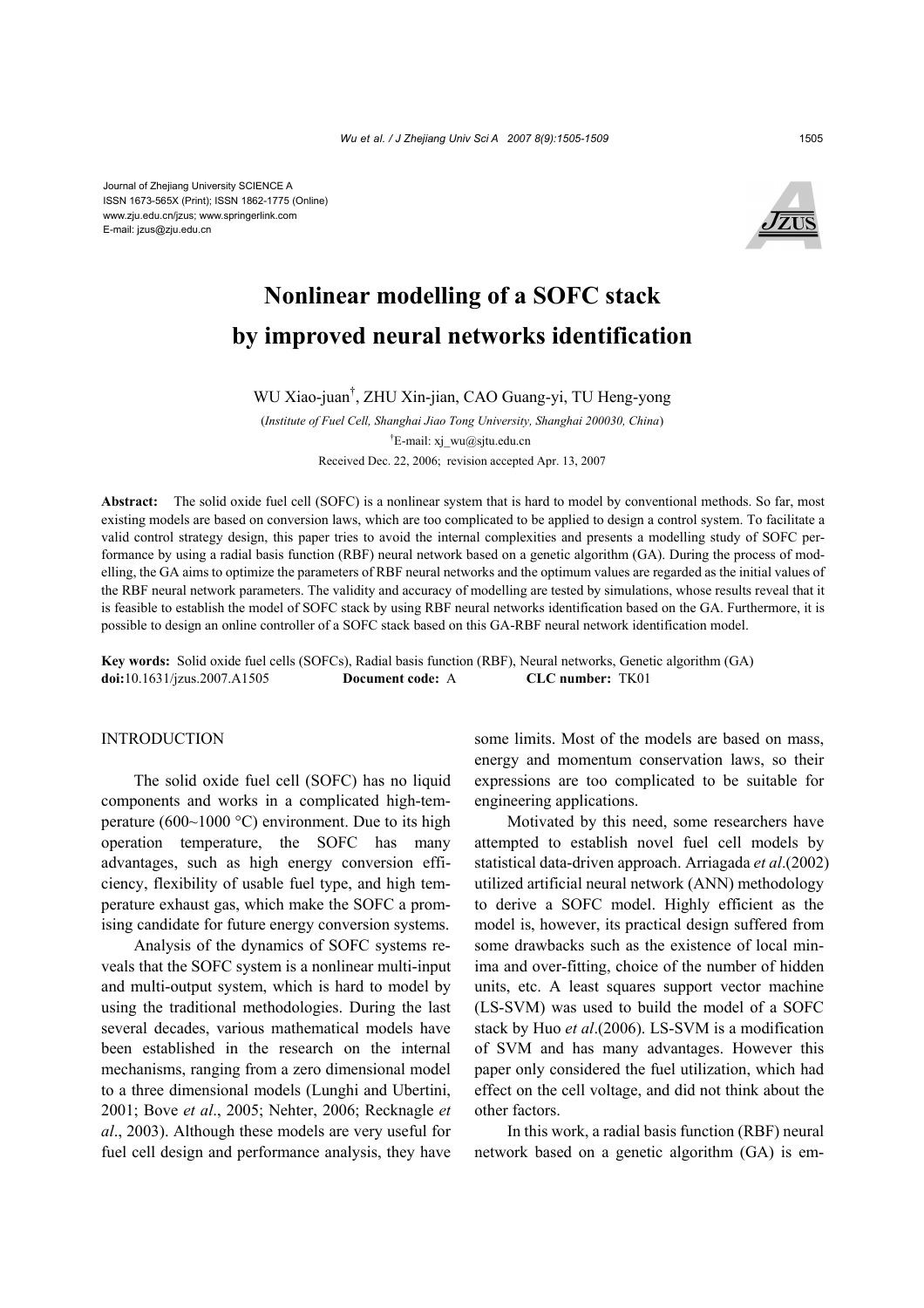ployed to establish a black-box model for the SOFC. The RBF neural network is a feed-forward neural network with one hidden layer and can uniformly approximate any continuous function to a prespecified accuracy (Warwick, 1996). However, a key problem using the RBF neural network approach is how to choose the optimum initial values of the following three parameters: the output weights, and centers and widths of the hidden unit. If they are not appropriately chosen, the RBF neural network may degrade the validity and accuracy of modelling. To assure the optimal performance of the RBF neural network approach for SOFC modelling, we consider applying a GA to optimize the RBF neural network parameters in this study.

GA is a kind of self-adaptive global searching optimization algorithm based on the mechanics of natural selection and natural genetics (Goldberg, 1989). Different from conventional optimization algorithms, GAs are based on population, in which each individual is evolved parallelly, and the ultimate result is included in the last population. According to the characteristic of the least squares algorithms, algorithms, such as Levenberg-Marquardt and Gauss-Newton, were developed. But these methods have universal shortcomings such as slow convergence, sensitivity of initial value and lack of local optimization. GA is an effective method to overcome the above problems since its principle is the calculation of the coding rather than the parameters (Balland *et al*., 2000). Instead of derivative, the object function is related to fitness value. Because of their relative simplicity and robustness, GA is becoming more popular.

# DESCRIPTION AND ANALYSIS OF SOFC **STACK**

A SOFC is a device which converts chemical energy of a fuel directly into electrical energy. The basic components of the SOFC are anode, cathode and two ceramic electrodes. In the fuel cell, fuel is supplied to the anode and air is supplied to the cathode. At the cathode electrolyte interface, oxygen molecules accept electrons coming from the external circuit to form oxide ions. The electrolyte layer allows only oxide ions to pass through and at the anodeelectrolyte interface, hydrogen molecules present in the fuel react with oxide ions to form steam and electrons are released. These electrons pass through the external circuit and reach the cathode-electrolyte layer, thus the circuit is closed. Eqs.(1) $\sim$ (5) give the electrochemical reactions (Hall and Colclaser, 1999):

Anode side: 
$$
H_2 + O^{2-} \rightarrow H_2O + 2e^-
$$
, (1)

$$
CO + O2- \rightarrow CO2 + 2e-; \qquad (2)
$$

Cathode side: 
$$
\frac{1}{2}O_2 + 2e^- \rightarrow O^{2-}
$$
; (3)

Balance reactions:

(1)+(3): 
$$
H_2 + \frac{1}{2}O_2 \rightarrow H_2O;
$$
 (4)

(2)+(3): 
$$
CO + \frac{1}{2}O_2 \rightarrow CO_2.
$$
 (5)

A single cell produces an open-circuit voltage of approximately 1 V, so fuel cells have to be connected together in a series arrangement to form a stack.

For a given SOFC stack, the relation between terminal voltage *U* and current density *I* is influenced by many operating parameters, such as the operation pressure, temperature, air flow rate, hydrogen flow rate, etc. However, due to the great number of operating variables, a complete experimental database of SOFC under different operating conditions is difficult to obtain and no data are available in the literature yet (Costamagna *et al*., 2001). Up to now, almost no models have ever been able to accommodate all these operating variables. Our GA-RBF model is no exception. In our experiment, current density *I*, which is decided by the uncontrollable load variables and cell operation pressure *P* are taken as variables.

In general, a wide class of nonlinear systems can be described by nonlinear autoregressive model with exogenous inputs (NARX) (Sjoberg *et al*., 1995). So in this paper the SOFC nonlinear system with two inputs and one output can be described as follows:

$$
U(k+1)=f[U(k),U(k-1),\ldots,U(k-n),I(k),I(k-1),\ldots,I(k-m),P(k)].
$$
 (6)

Supposing there is a series of inputs *I*(*k*), *I*(*k*−1),…,*I*(*k*−*m*),*P*(*k*) and outputs *U*(*k*),*U*(*k*−1),…,  $U(k-n)$ . The aim of our study is thus to find a GA-RBF model that can approximate Eq.(6).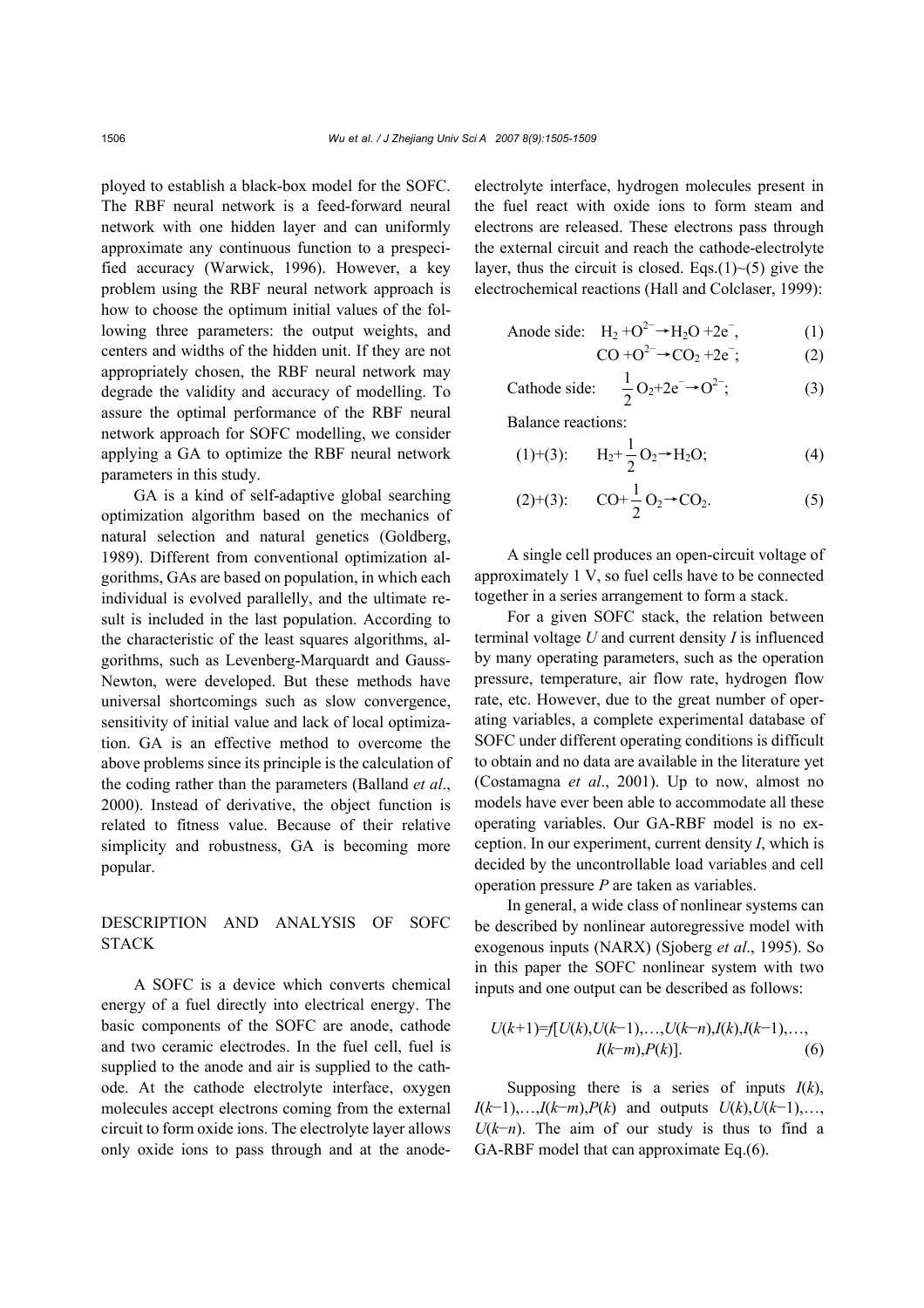# GA-RBF NEURAL NETWORK FOR NONLINEAR SYSTEM MODELLING

## **RBF theories**

A RBF neural network has an input layer, a nonlinear hidden layer and a linear output layer. The nodes within each layer are fully connected to the previous layer nodes. The input variables are each assigned to nodes in the input layer and connected directly to the hidden layer without weights. The hidden layer nodes are RBF units. The nodes calculate the Euclidean distances between the centers and the network input vector, and pass the results through a nonlinear function (Ai-Amoudi and Zhang, 2000). The output layer nodes are weighted linear combinations of the RBF in hidden layer. The structure of a RBF neural network with *M* inputs, *L* outputs and *q* hidden nodes is given in Fig.1.



**Fig.1 The structure of RBF neural networks**

In Fig.1, input  $\mathbf{x}=(x_1,x_2,...,x_M)^T$ , output  $y=(y_1,y_1,...,y_L)^T$ , and  $w_{ki}$  is the neural network weight.  $u_i$  is a nonlinear function and here it is chosen as a Gaussian activation function

$$
u_i = \exp\left[-\frac{(x - c_i)^T (x - c_i)}{2\sigma_i^2}\right], \quad i = 1, 2, ..., q, \quad (7)
$$

where  $c_i = (c_{i1}, c_{i2}, \ldots, c_{iM})$ <sup>T</sup> is the center of the *i*th RBF hidden unit, and  $\sigma_i$  is the width of the *i*th RBF hidden unit. Then the *i*th RBF network output can be represented as a linearly weighted sum of *q* basis functions

$$
y_k = \sum_{i=1}^{q} w_{ki} u_i, \qquad k=1, 2, ..., L,
$$
 (8)

where  $w_{ki}$  are the weights. With the structure described above, the transformation from the input layer to the hidden layer is nonlinear, due to the use of Gaussian functions for RBF, and the connection of the hidden layer to the output layer is linear.

## **Design of GA-RBF**

When we program to realize the RBF algorithm. how to choose the optimum initial values of the following three parameters in Eqs.(7) and (8): the output weight  $w_{ki}$ , the centers  $c_i$  and widths  $\sigma_i$ , is very important. If they are not appropriately chosen, the RBF neural network may degrade the validity and accuracy of modelling. So a GA is used to optimize the RBF neural network parameters.

GA is an interactive procedure that maintains a population of strings which constitute the set of candidate solutions to the specific problem (Gao *et al*., 2000). During each generation, the strings in the current population are rated for their effectiveness as solutions. On the basis of these evaluations, a new population of candidate solutions is formed by using genetic operators. There are four major steps required to use GA to solve a problem and the main operations are as follows.

1. Coding structure

Coding aims to build the relationship between the problem and the individual in genetic algorithms. The population contains a number of individuals. Each individual represents a variable or a part of the problem which is needed to be optimized. In this paper, the parameters of RBF neural networks are optimized by GA. So these genes represent the output weights, centers and widths of the Gaussian function.

2. Fitness function evaluation

All individuals of one generation are evaluated by a fitness function. When using a genetic algorithm to solve a problem, the problem is represented by a string, and an evaluation function is defined. The evaluation function uses the value of the sting as a parameter to evaluate the results of the problem. Each string is evaluated through the evaluation function and the new generation is formed by using the specific genetic operators. Here a RBF neural network is used to model a SOFC stack. In order to get higher precision, the fitness function *f* is defined as

$$
f = J^{-1} = \left(50 \sum_{i=1}^{N} |e(i)|\right)^{-1},\tag{9}
$$

where *J* is the goal function and  $e(i)$  is the error be-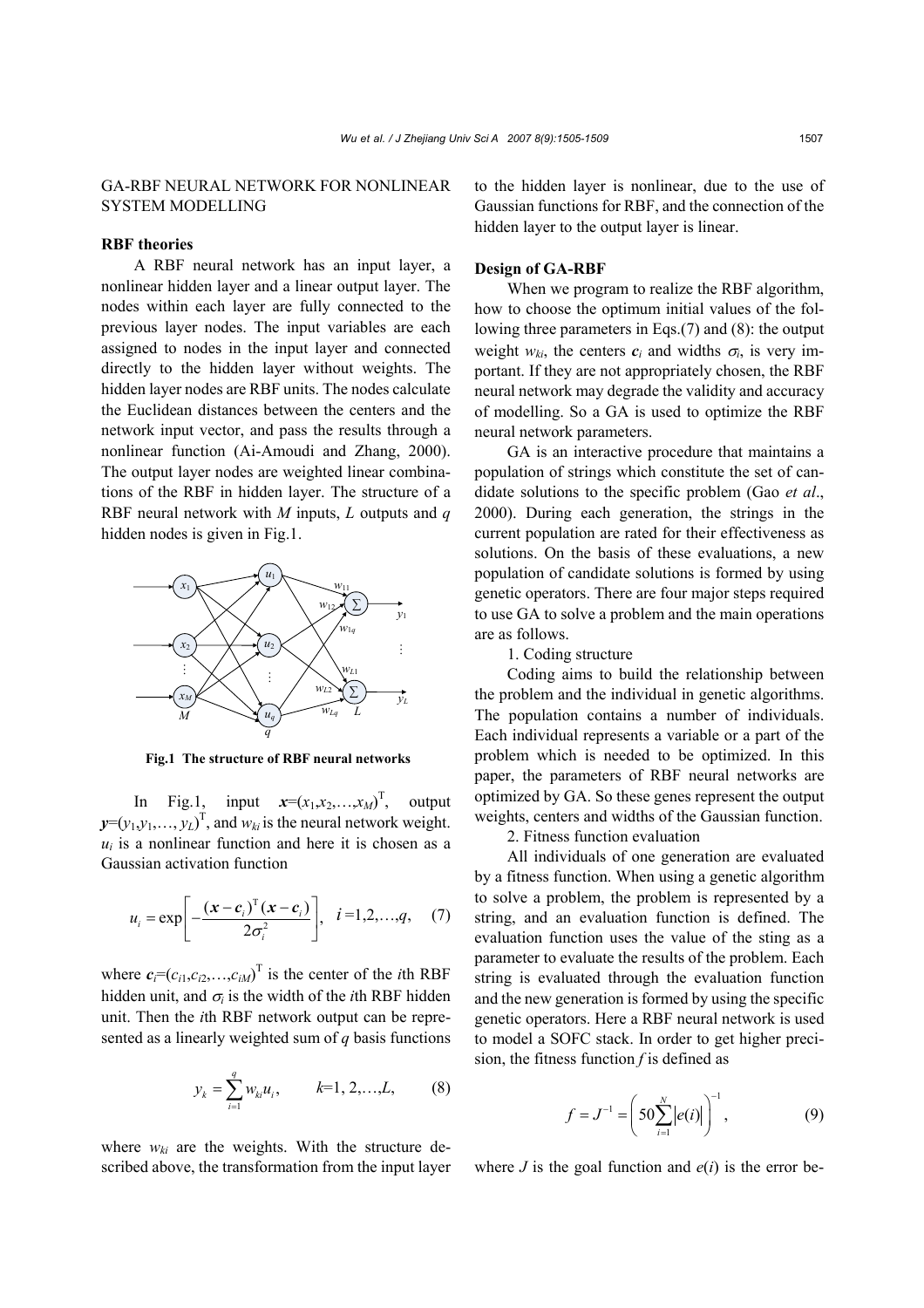tween the experimental output and the model output.

3. Genetic operations

Generally the genetic operators are selection, crossover and mutation. These genetic operations have key effects on the performances of the genetic algorithm. In the selection operation, an individual is probabilistically selected from the population on the basis of its fitness and the selected individual is then copied without any change into the next generation of the population. Crossover starts with two parents independently selected probabilistically from the population on the basis of their fitness. The mutation operation is done to escape the local minima in the search space of the artificial genetic approach. A position of a random individual is chosen at random and the individual is replaced by another value, for example, a "0" and a "1" in binary representation. The total number of bits selected to mutate is settled by the mutation rate.

4. The terminate criterion

There are usually two criterions for terminating a run. The first criterion is deciding the maximum generation previously; the second is that the process continues until the fitness function has no change. Here we choose the first criterion and decide on the maximum generation.

#### MODELLING SOFC BASED ON GA-RBF

## **Training process of GA-RBF**

In our study, a model (Calise *et al*., 2006) is used to generate the data required for the training of the GA-RBF model. Here two groups of current density and cell voltage data at 3 bar and 9 bar are chosen as training data, and each group has 701 pairs of data. Main operational parameters of SOFC are varied, such as operation pressure  $(0\nu 15$  bar), stack current density  $(0 \sim 700 \text{ mA/cm}^2)$ . In most cases, training data should be scaled. In this paper, all the data, including cell voltage, current density and operation pressure, are scaled to  $[0,1]$  by Eq.(10):

$$
x' = (x_i - x_{\min})/(x_{\max} - x_{\min}).
$$
 (10)

The structure of the RBF neural network is chosen 2-3-1, i.e. let the RBF neural network consist of input layer with 2 nodes, 1 hidden layer with 3 nodes and output layer with 1 node. The momentum factor is chosen as 0.6 and the learning rate is chosen as 0.53.

The parameters of the RBF neural network are trained by the genetic algorithm. These genes represent the weights, the center and width of the Gaussian function and the representation of an individual is

$$
p=[b_1 \; b_2 \; b_3 \; c_{11} \; c_{12} \; c_{13} \; c_{21} \; c_{22} \; c_{23} \; w_1 \; w_2 \; w_3], \quad (11)
$$

here each individual consists of 12 10-bit numbers. They are concatenation of the 3 connection weights, 6 centers and 3 widths of the hidden unit of the RBF neural network. We use Roulette wheel selection and take the control parameters of genetic algorithm as the population size 30, crossover probability  $p_c$  0.8, mutation probability *p*<sup>m</sup> 0.003−[1:1:*size*]×0.003/*size*. After 100 times genetic manipulations, the optimized parameters are: The optimized widths  $b_1$ ,  $b_2$ ,  $b_3$  are 1.9880, 1.5146, 2.8724; the centers of the Gaussian function *c*11, *c*12, *c*13, *c*21, *c*22, *c*23 are 0.3724, −0.8416, −0.5073, −1.7918, 1.6276, −2.7889, and the optimized output weights *w*<sub>1</sub>, *w*<sub>2</sub>, *w*<sub>3</sub> are −0.4174, 0.8397, 0.8690, respectively. The optimal value *J* in Eq.(9) is 121.3089.

#### **Predicting with the GA-RBF model**

After training, a GA-RBF model is obtained which can be used to predict new input data. In our study, the testing data are also chosen from the above-mentioned model (Calise *et al*., 2006). The cell voltage at 6 bar and 12 bar with the current density in the range from 0 to 700 mA/cm<sup>2</sup> is predicted. And a comparison between the predicted data and the experimental data is made to evaluate the model's prediction precision (Fig.2). At the same time, a LS-SVM model is also used to predict the stack voltage at 6 bar and 12 bar. Via the LS-SVM toolbox (Chang and Lin, 2001), the predicted result is shown in Fig.3. Comparing Fig.2 with Fig.3, we can see clearly that the precision is greatly improved. It indicates that GA-RBF is a powerful tool for modelling SOFC and our GA-RBF model presented in this paper is accurate and valid.

## **CONCLUSION**

To facilitate valid control strategy design, an offline modelling study of a SOFC stack using a GA-